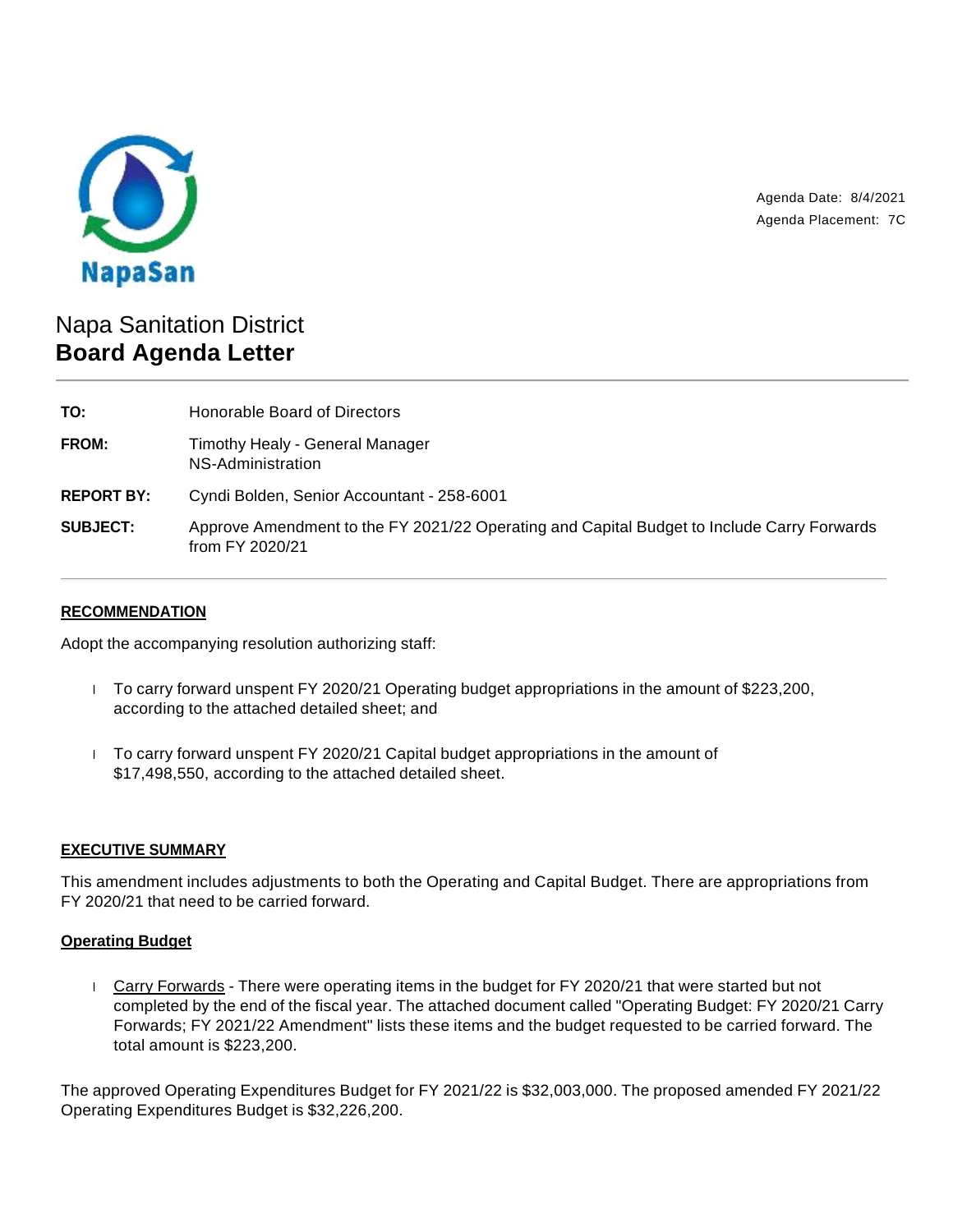# **Capital Budget**

Carry Forwards - The attached document called the "Capital Project Budget: FY 2020/21 Carry Forwards; FY 2021/22 Amendment" lists the capital projects that were not completed in FY 2020/21, and therefore need to be carried forward to FY 2021/22. The total budget for capital projects from FY 2020/21 requested to be carried forward is \$17,498,550.

The approved FY 2021/22 Capital Budget is \$20,128,300. The proposed amended FY 2021/22 Capital Budget is \$37,626,850.

# **FISCAL & STRATEGIC PLAN IMPACT**

| Is there a Fiscal Impact?         | Yes                                                                                                                                                                                |
|-----------------------------------|------------------------------------------------------------------------------------------------------------------------------------------------------------------------------------|
| Is it currently budgeted?         | No.                                                                                                                                                                                |
| What is the revenue source?       | Revenue sources for this action are the savings from the<br>unspent Operating and Capital Project appropriations from<br>FY 2020/21.                                               |
| Is it Mandatory or Discretionary? | Discretionary                                                                                                                                                                      |
| Discretionary Justification:      | Adoption of this resolution would authorize staff to expend in<br>FY 2021/22 remaining operating and capital project monies on<br>corresponding projects authorized in FY 2020/21. |
| Is the general fund affected?     | Yes                                                                                                                                                                                |
| Future fiscal impact:             | Non-specified maintenance and operating costs associated with each<br>capital project.                                                                                             |
| Consequences if not approved:     | If not approved, work on FY 2020/21 projects would stop and work on<br>FY 2021/22 projects would have to be adjusted to meet available<br>resources.                               |
| Additional Information:           |                                                                                                                                                                                    |

### **ENVIRONMENTAL IMPACT**

ENVIRONMENTAL DETERMINATION: The proposed action is not a project as defined by 14 California Code of Regulations 15378 (State CEQA Guidelines) and therefore CEQA is not applicable.

### **BACKGROUND AND DISCUSSION**

Government fund accounting practices require a new budget authorization with each fiscal year. However, oftentimes there are budgetary items that span more than one fiscal year, thus leaving individual projects without the budget authorization necessary to complete an otherwise approved expense in the new fiscal year. At some point shortly after the adoption of the new budget, and after the closing of the prior fiscal year, it is customary to bring back to the governing body a carry forward list of unexpended operating and capital appropriations to be